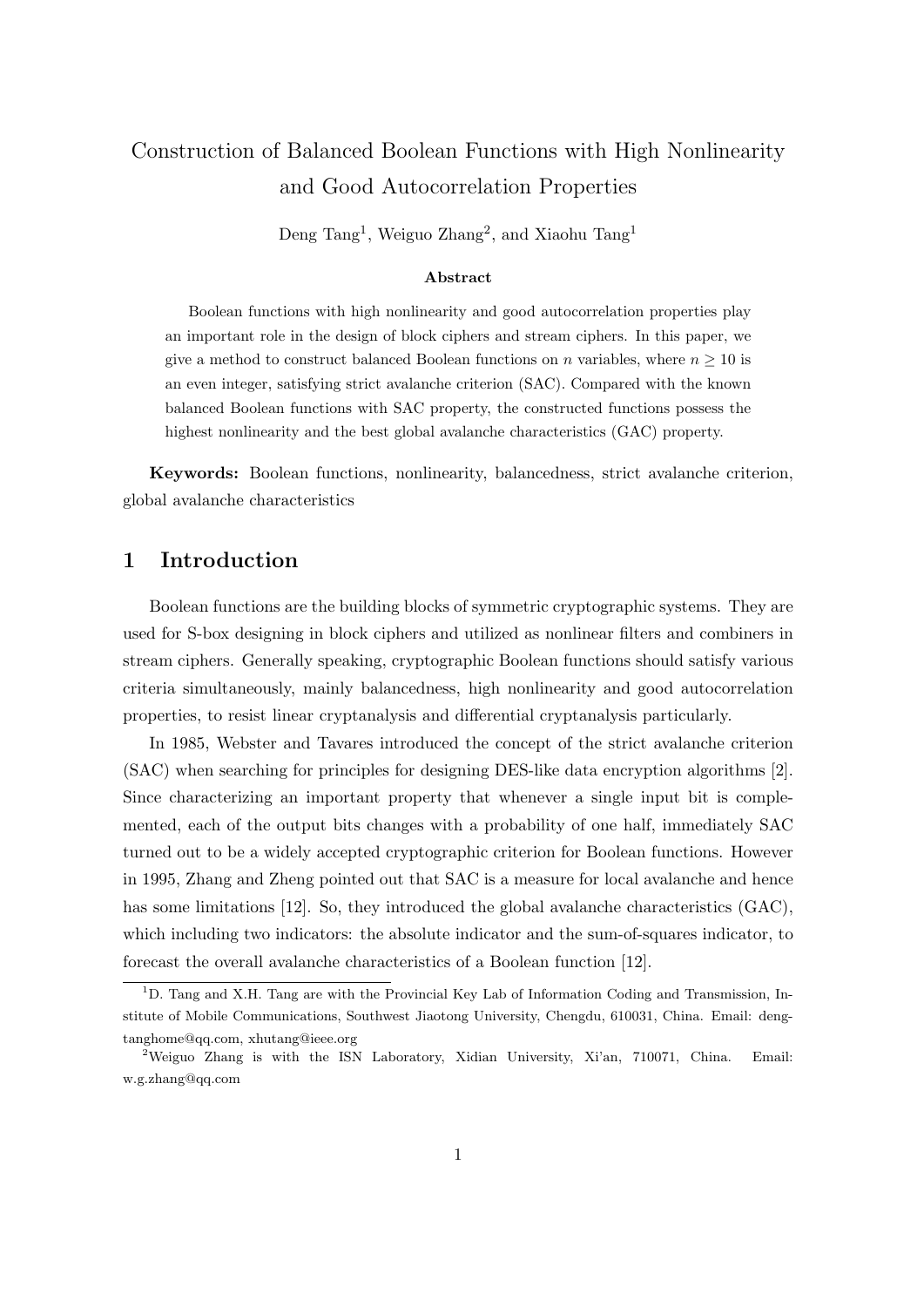| Constructions              | $n$ even    | $N_f$                                         | $\Delta_f$                        | $\sigma_f$                            |
|----------------------------|-------------|-----------------------------------------------|-----------------------------------|---------------------------------------|
| Canteaut <i>et al.</i> [1] | $n \geq 8$  | $2^{n-1} - 2^{n/2}$                           | $2^n$                             | $2^{2n+2}$                            |
| Stănică [9]                | $n \geq 4$  | $2^{n-2}$                                     | $2^n$                             | $2^{3n-2}$                            |
| Stănică [9]                | $n \geq 8$  | $2^{n-1} - 2^{n/2}$                           | $2^n$                             | $2^{2n+2}$                            |
| Stănică and Sung [7]       | $n \geq 8$  | $2^{n-1} - 2^{n/2}$                           |                                   | $2n+2$                                |
| Maitra [11]                | $n \geq 6$  | $2^{n-1} - 2^{n/2-1} - 2^{n/2-2}$             | $2n-1$                            | $2^{2n+0.89}$                         |
| Stănică and Sung [8]       | $n \geq 4$  | $2^{n-1} - 2^{n/2}$                           |                                   | $2^{2n} + 6 \cdot 2^{3n/2}$           |
| Ours (Theorem 2)           | $n \geq 10$ | $2^{n-1} - 2^{n/2-1} - 2^{\lceil n/4 \rceil}$ | $2^{n/2}+2^{\lceil n/4 \rceil+1}$ | $2^{2n} + 5 \cdot 2^{3n/2} + 2^{n+3}$ |

Table 1. Comparison among balanced SAC Boolean functions

For even number of variables, the well-known bent functions possess possible highest nonlinearity and the best autocorrelation properties. Unfortunately, bent functions are not balanced and then are improper for direct use. Therefore, constructing the balanced Boolean function f with SAC property, which is called balanced SAC Boolean function in this paper for short, high nonlinearity  $N_f$  and very good GAC property (low absolute indicator  $\Delta_f$  and low sum-of-squares indicator  $\sigma_f$ ) is very desirable. Addressing this problem, many works have been done, for instance [1, 7, 9, 11, 8], which are summarized in Table 1.

In this paper we propose a method to construct balanced SAC Boolean functions on even number of variables with very good GAC property and high nonlinearity. Our construction is based on a modification of the Maiorana-McFarland (M-M) class bent functions [6]. As a result, we can obtain a large class of balanced SAC Boolean function f with  $N_f$  =  $2^{n-1} - 2^{n/2-1} - 2^{\lceil n/4 \rceil}, \Delta_f \leq 2^{n/2} + 2^{\lceil n/4 \rceil + 1}, \text{ and } \sigma_f \leq 2^{2n} + 5 \cdot 2^{3n/2} + 2^{n+2} \ (n = 0 \mod 4)$ or  $\sigma_f \leq 2^{2n} + 5 \cdot 2^{3n/2} + 2^{n+3}$   $(n = 2 \mod 4)$ , where  $n \geq 10$  is an even integer. It is seen from Table 1 that our Boolean function is the better than all the known results with respect to all the three parameters.

The organization of this paper is as follows. In Section 2, the notations and the necessary preliminaries required for the subsequent sections are reviewed. In Section 3, our construction and main results are presented. The proof of the main results are given in Section 4. Finally, Section 5 concludes the paper.

#### 2 Preliminaries

Let  $\mathbb{F}_2 = \{0,1\}$  and  $\mathbb{F}_2^n$  be the vector space of *n*-tuples over  $\mathbb{F}_2$ . In this paper, some additions of bits will be considered in  $\mathbb Z$  and denoted by  $+$ , and some will be computed over  $\mathbb{F}_2$  (i.e., modulo 2) and denoted by  $\oplus$ . For simplicity, if there is no ambiguity, we shall use + to denote the addition of vectors of  $\mathbb{F}_2^n$ .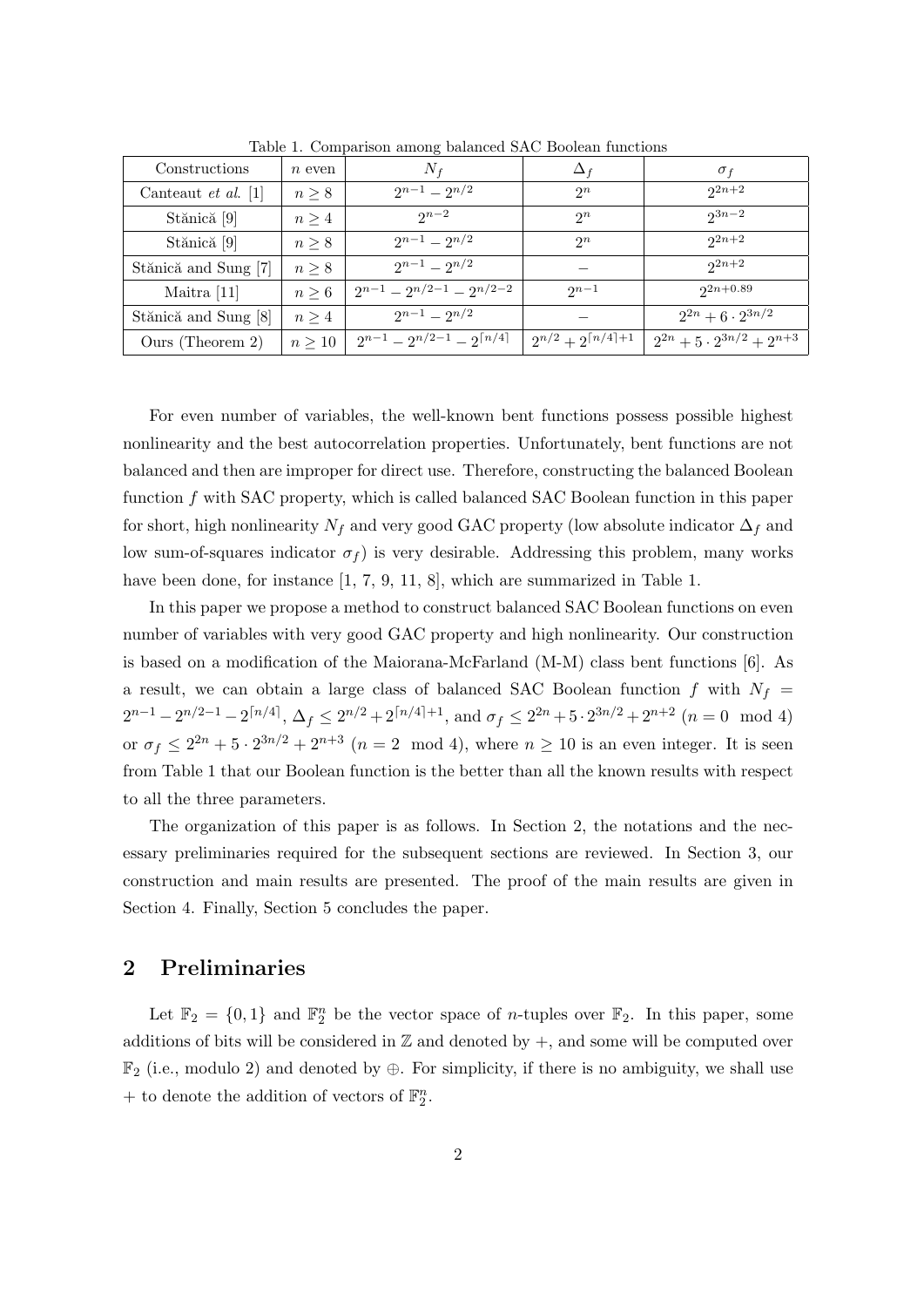Denote  $\mathcal{B}_n$  the set of Boolean functions of n variables. A Boolean function on n variables is a function from  $\mathbb{F}_2^n$  into  $\mathbb{F}_2$ . The basic representation of a Boolean function  $f(x_1, \dots, x_n)$ is by its truth table, i.e.,

$$
(f(0,\dots,0,0),f(0,\dots,0,1),f(0,\dots,1,0),f(0,\dots,1,1),\dots,f(1,\dots,1,1)).
$$

Furthermore, any Boolean function  $f \in \mathcal{B}_n$  can be uniquely represented by a multivariate polynomial over  $\mathbb{F}_2$ , called the algebraic normal form  $(ANF)$ , of the form:

$$
f(x_1, \dots, x_n) = \bigoplus_{u \in \mathbb{F}_2^n} a_u \Big( \prod_{j=1}^n x_j^{u_j} \Big),
$$

where  $a_u \in \mathbb{F}_2$  and  $u = (u_1, \dots, u_n)$ . The algebraic degree, denoted by  $deg(f)$ , is the maximal value of  $w_H(u)$  such that  $a_u \neq 0$ , where the Hamming weight  $w_H(u)$  of a binary vector  $u \in \mathbb{F}_2^n$  is the number of its nonzero coordinates (i.e. the size of  $\{1 \le i \le n \mid u_i \ne 0\}$ ). A Boolean function is said to be an affine function if its degree is at most 1. The set of all affine functions is denoted by  $A_n$ . To resist the Berlekamp-Massey attack [5], any Boolean function used in a cryptosystem should have high algebraic degree.

Another important cryptographic property for a Boolean function is nonlinearity. The nonlinearity  $N_f$  of a Boolean function  $f \in \mathcal{B}_n$  is defined as

$$
N_f = \min_{g \in A_n} (d_H(f, g)),
$$

where  $d_H(f, g)$  is the Hamming distance between f and g, i.e.,  $d_H(f, g) = |\{x \in \mathbb{F}_2^n | f(x) \neq g(x)\}|$  $g(x)$ ]. In other words, the nonlinearity  $N_f$  is the minimum Hamming distance between f and all the affine functions.

The nonlinearity can also be expressed by the Walsh transform of f. Let  $x = (x_1, x_2, \dots, x_n)$ and  $\alpha = (\alpha_1, \alpha_2, \cdots, \alpha_n)$  both belong to  $\mathbb{F}_2^n$  and  $x \cdot \alpha = x_1 \alpha_1 \oplus x_2 \alpha_2 \oplus \cdots \oplus x_n \alpha_n$ , then the Walsh transform of  $f \in \mathcal{B}_n$  at  $\alpha$  is defined by

$$
W_f(\alpha) = \sum_{x \in \mathbb{F}_2^n} (-1)^{f(x) + \alpha \cdot x}.
$$

We say that  $f \in \mathcal{B}_n$  is balanced if its Hamming weight equals  $2^{n-1}$ , where the Hamming weight of a Boolean function  $f \in \mathcal{B}_n$  (denoted by  $w_H(f)$ ) is the size of its support  $\{x \in$  $\mathbb{F}_2^n | f(x) \neq 0$ . Obviously, f is balanced if and only if  $W_f(\mathbf{0}) = 0$ . Then, by the Walsh transform the nonlinearity of a Boolean function  $f \in \mathcal{B}_n$  can be computed as

$$
N_f = 2^{n-1} - \frac{1}{2} \max_{\alpha \in \mathbb{F}_2^n} |W_f(\alpha)|.
$$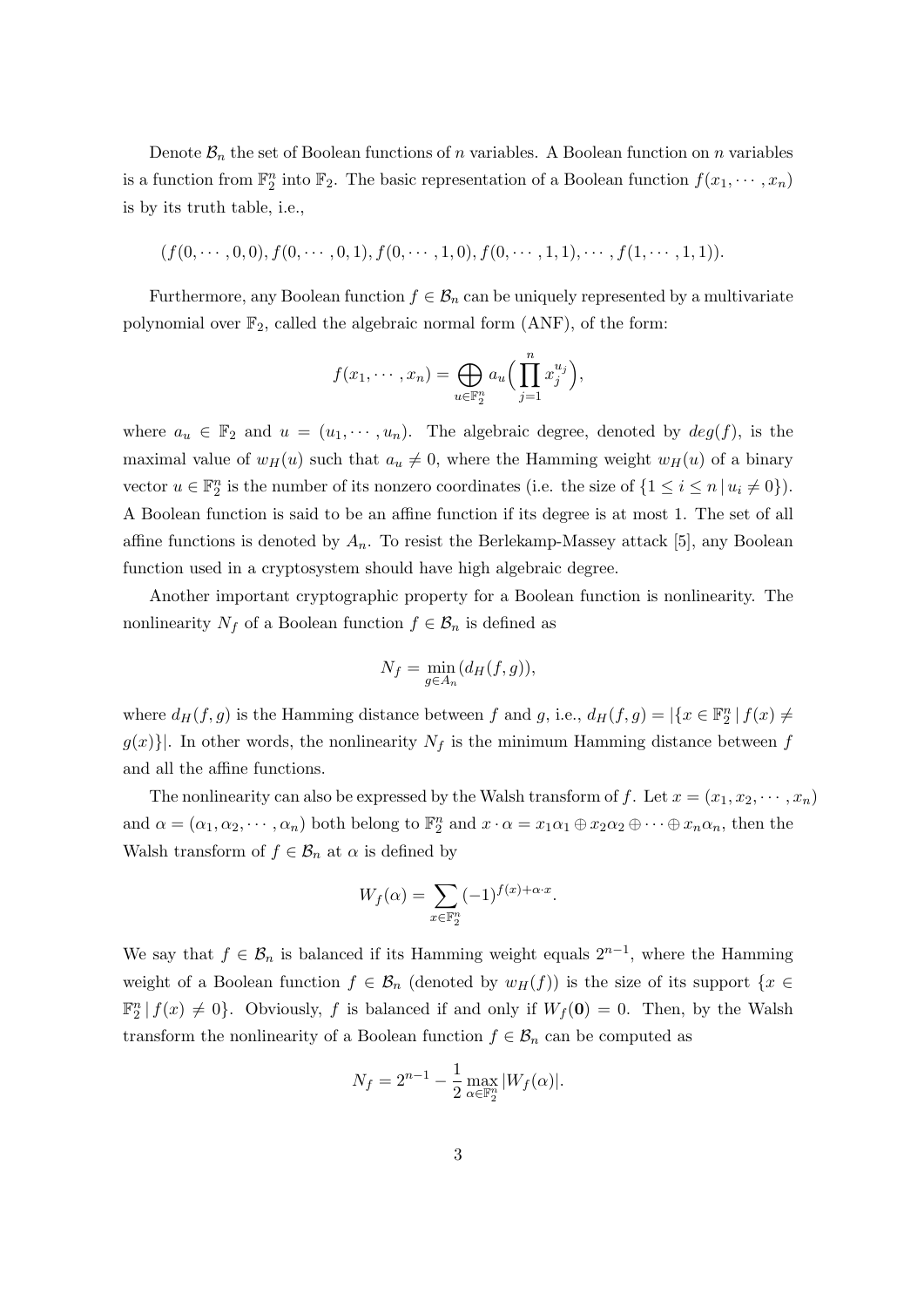Any cryptographic Boolean function should have high nonlinearity for resisting the Best Affine Approximation (BAA) [4]. So, the value of  $\max_{\alpha \in \mathbb{F}_2^n} |W_f(\alpha)|$  should be low. However, it is limited by the Parseval's equality, which states that the Walsh transform of a Boolean function  $f \in \mathcal{B}_n$  satisfies

$$
\sum_{\alpha \in \mathbb{F}_2^n} W_f^2(\alpha) = 2^{2n}.
$$

Consequently,  $N_f \leq 2^{n-1} - 2^{n/2-1}$  for any Boolean function  $f \in \mathcal{B}_n$ . The functions achieving this bound are called bent functions  $[6]$ , which only exist for even n.

For reducing the likelihood between the outputs and the inputs of a Boolean functions, it is desirable for function to have low additive autocorrelation. The autocorrelation function of a Boolean function f at the shift  $\alpha$  is defined by

$$
C_f(\alpha) = \sum_{x \in \mathbb{F}_2^n} (-1)^{f(x) + f(x + \alpha)}.
$$

 $f$  is said to satisfy strict avalanche criterion (SAC) if

$$
C_f(\alpha) = 0, w_H(\alpha) = 1.
$$

Global avalanche characteristics (GAC) describes the overall avalanche characteristics of  $f$ , which are related to two indicators: the absolute indicator

$$
\Delta_f = \max_{\alpha \neq \mathbf{0}} |C_f(\alpha)|
$$

and the sum-of-squares indicator

$$
\sigma_f = \sum_{\alpha \in \mathbb{F}_2^n} C_f^2(\alpha).
$$

An important relation between  $\sigma_f$  and the Walsh transform as follows [3]

$$
W_f^2(b) = \sum_{\alpha \in \mathbb{F}_2^n} C_f(\alpha)(-1)^{b \cdot \alpha}.
$$
 (1)

which results in

$$
\sum_{\alpha \in \mathbb{F}_2^n} W_f^4(\alpha) = 2^n \sigma_f.
$$
 (2)

### 3 Construction and Main results

This section presents a method for constructing balanced SAC Boolean functions with very good GAC and high nonlinearity properties.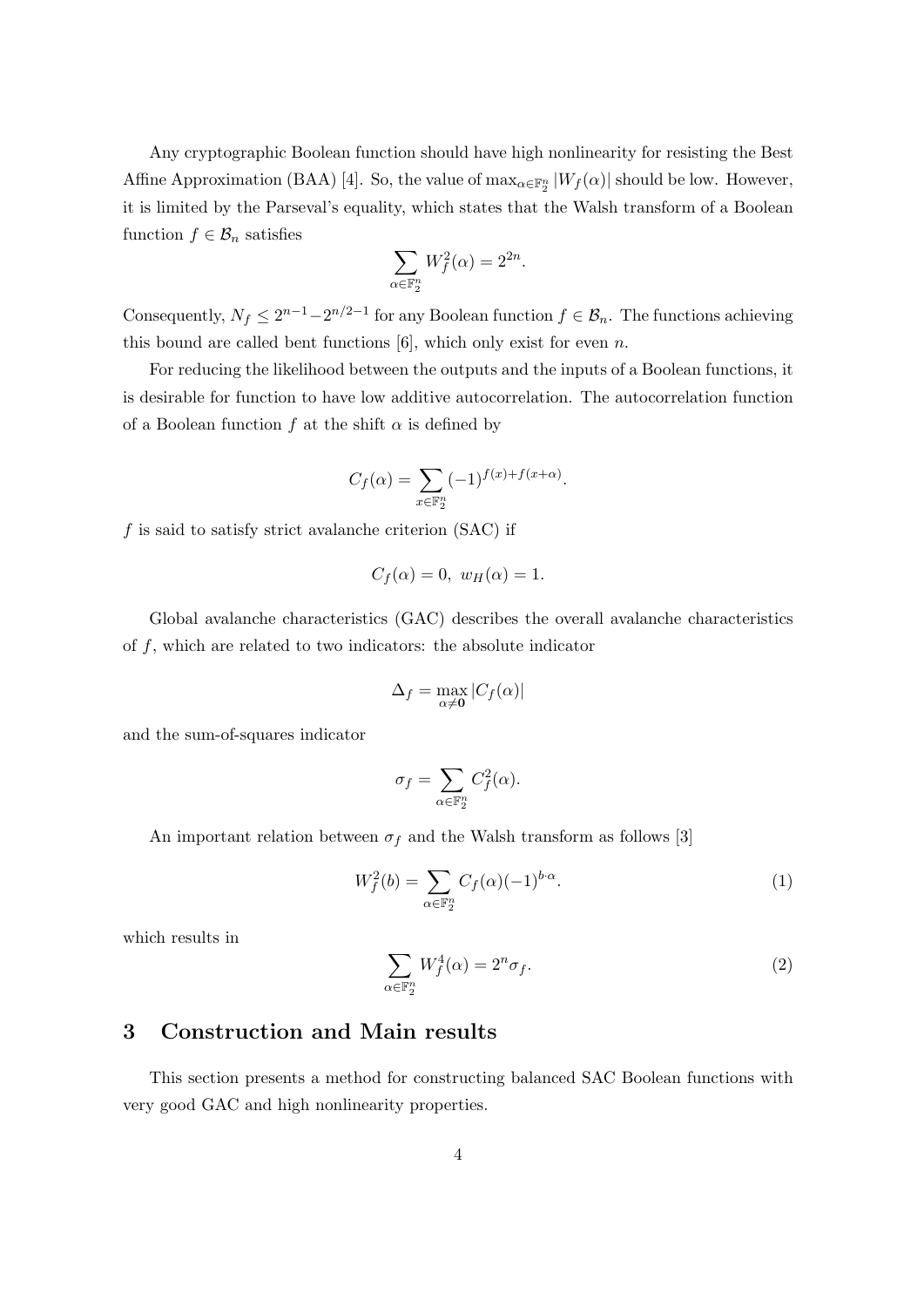For simplicity, denote  $x' = (x_1, \dots, x_{n/2-1})$  for a given vector  $x = (x_1, \dots, x_{n/2}) \in \mathbb{F}_2^{n/2}$ 2 from now on.

**Construction**: Let  $n \geq 4$  be an even number. Let  $x = (x_1, \dots, x_{n/2})$ , and  $y =$  $(y_1, \dots, y_{n/2})$ . Let  $S = \mathbb{F}_2^{n/2}$  $\mathbb{Z}_2^{n/2} \setminus \{\mathbf{0}, \mathbf{1}\}$  and  $T = \mathbb{F}_2^{n/2}$  $\mathbb{R}^{n/2}_{2} \setminus \{\mathbf{0}, \mathbf{1}\}, \text{ where } \mathbf{0} = (0, \cdots, 0) \in \mathbb{F}_2^{n/2}$ 2 and  $\mathbf{1} = (1, \dots, 1) \in \mathbb{F}_2^{n/2}$  $2^{n/2}$ . Let  $\phi$  be a bijective mapping from S to T satisfying  $\phi(x) =$  $\phi(x+1) + 1$  when  $w_H(x) = 1$ .

Then we construct a cryptographic Boolean function  $f \in \mathcal{B}_n$  as follows:

$$
f(x,y) = \begin{cases} \phi(x) \cdot y, & \text{if } x \neq \mathbf{0} \text{ and } x \neq \mathbf{1} \\ g_0(y), & \text{if } x = \mathbf{0} \\ g_1(y), & \text{if } x = \mathbf{1} \end{cases}
$$
 (3)

where

$$
g_0(y) = (\mathbf{1} \cdot y) \cdot h(y')
$$

and

$$
g_1(y) = g_0(y) + \mathbf{1} \cdot y + 1
$$

in which  $h(y')$  is an  $(n/2-1)$ -variable balanced Boolean function with nonlinearity as large as possible, i.e.,  $\max_{\alpha \in \mathbb{F}_2^{n/2-1}} |W_h(\alpha)| \le 2^{\lceil \frac{n/2-1}{2} \rceil + 1} = 2^{\lceil n/4 \rceil}$  and  $N_h \ge 2^{n/2-2} - 2^{\lceil n/4 \rceil - 1}$ .

We have the following main results.

**Theorem 1.** Let  $n \geq 4$  be an even number. Let f be an n-variable Boolean function given by (3). Then the following statements hold:

- 1) f is balanced;
- 2)  $N_f \geq 2^{n-1} 2^{n/2-1} 2^{\lceil n/4 \rceil}$ ;
- 3) f satisfy SAC;
- 4)  $\Delta_f \leq 2^{n/2+1}$ ;

5) 
$$
\sigma_f \le \begin{cases} 2^{2n} + 5 \cdot 2^{3n/2} + 2^{n+3}, & \text{if } n = 2 \pmod{4} \\ 2^{2n} + 5 \cdot 2^{3n/2} + 2^{n+2}, & \text{if } n = 0 \pmod{4}. \end{cases}
$$

**Example 1.** Let  $n = 12$ . Let  $\phi$  be a bijective mapping from  $\mathbb{F}_2^6 \setminus \{0, 1\}$  to  $\mathbb{F}_2^6 \setminus \{0, 1\}$  such that  $\phi(x) = x$ , where  $x \in \mathbb{F}_2^6 \setminus \{\mathbf{0}, \mathbf{1}\}\$ . Choose  $h = (1, 1, 1, 1, 0, 1, 0, 1, 1, 1, 0, 0, 1, 0, 0, 1, 0, 0, 0, 1, 0, 0, 0, 1, 0, 0, 0, 0, 1, 0, 0, 0, 1, 0, 0, 0, 1, 0, 0, 0, 0, 1, 0, 0, 0, 0, 1, 0, 0, 0, 1, 0, 0, 0,$  $(0, 1, 0, 0, 0, 1, 1, 0, 1, 1, 0), \text{ which has } \max_{\beta \in \mathbb{F}_2^5} |W_h(\beta)| = 2^{\lceil n/4 \rceil} = 8 \text{ and } \Delta_h = 2^{n/2 - 1} = 32.$ Then it is checked by program that the  $f$  given by  $(3)$  is a balanced Boolean function satisfy SAC, and f has the following parameters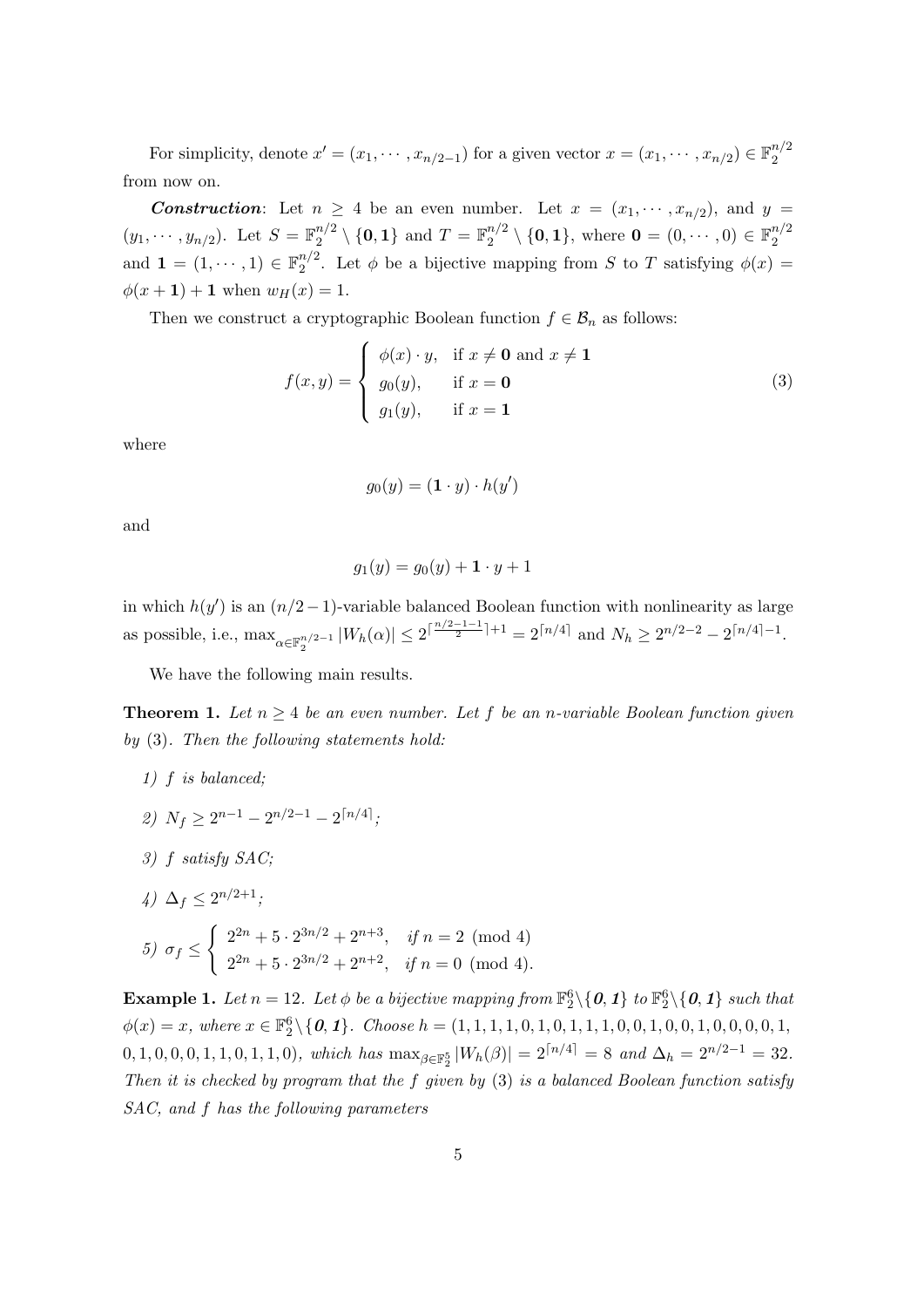- 1)  $N_f = 2008$ ;
- 2)  $\Delta_f = 128;$
- 3)  $\sigma_f = 18104320$ ,

which coincides with Theorem 1.

From the proof of Theorem 1 which will be given in next section, it is easy to see that the nonlinearity and GAC property of  $f \in \mathcal{B}_n$  heavily rely on the nonlinearity and absolute indicator of the balanced function  $h(y') \in \mathcal{B}_{n/2-1}$ .

Therefore, firstly we can lower the the absolute indicator  $\Delta_f$  by choosing some specific functions  $h(y') \in \mathcal{B}_{n/2-1}$  with small absolute indicator  $\Delta_h$ , for example the Boolean functions by Zhang and Zheng in [12].

**Theorem 2.** Let  $n \geq 10$  be an even number. Let h be an  $(n/2-1)$ -variable Boolean function given in [12] satisfying

- max<sub> $\alpha \in \mathbb{F}_2^{n/2-1} |W_h(\alpha)| \leq 2^{n/4}$  and  $\Delta_h \leq 2^{n/4}$  for  $n = 0 \pmod{4}$ , or</sub>
- max<sub> $\alpha \in \mathbb{F}_2^{n/2-1} |W_h(\alpha)| \leq 2^{(n+2)/4}$  and  $\Delta_h \leq 2^{(n+2)/4}$  for  $n = 2 \pmod{4}$ </sub>

Then,

$$
\Delta_f \le 2^{n/2} + 2^{\lceil n/4 \rceil + 1}.
$$

**Example 2.** Let  $n = 12$ . Let  $\phi$  be a bijective mapping from  $\mathbb{F}_2^6 \setminus \{0, 1\}$  to  $\mathbb{F}_2^6 \setminus \{0, 1\}$  such that  $\phi(x) = x$ , where  $x \in \mathbb{F}_2^6 \setminus \{0, 1\}$ . Choose h as a 5-variable Boolean function given by (13) in [12], i.e.,  $h = (1, 1, 1, 1, 1, 0, 1, 1, 0, 0, 0, 1, 1, 0, 0, 0, 0, 0, 0, 0, 1, 1, 0, 1, 1, 0, 0, 1, 0, 1)$ , which has  $\max_{\beta \in \mathbb{F}_2^5} |W_h(\beta)| = \Delta_h = 2^{\lceil n/4 \rceil} = 8$ . Then verified by program, f constructed by (3) satisfies that

- 1)  $\Delta_f = 80;$
- 2)  $\sigma_f = 18104320$ ,

which is consistent with Theorem 2. In contrast to the previous one in Example 1, this function f has all the same properties but smaller absolute indicator  $\Delta_f$ .

Secondly for some specific cases, it is possible to improve the nonlinearity and lower GAC indicators of  $f$  simultaneously by taking the appropriate functions in [10]. For example, in [10] Maitra has constructed a balanced function  $h \in \mathcal{B}_{15}$  with  $N_h = 2^{14} - 2^7 + 6$  and  $\Delta_h \leq 2^{(15+1)/2} - 16$ . Based on it, we can construct a balanced SAC Boolean function  $f \in \mathcal{B}_{32}$  with  $N_f \geq 2^{31} - 2^{15} - 2^8 + 12$ ,  $\Delta_f \leq 2^{16} + 2^9 - 32$  and  $\sigma_f < 2^{64} + 5 \cdot 2^{48} + 2^{34}$ , whereas by Theorem 2  $N_f \ge 2^{31} - 2^{15} - 2^8$ ,  $\Delta_f \le 2^{16} + 2^9$  and  $\sigma_f \le 2^{64} + 5 \cdot 2^{48} + 2^{34}$ .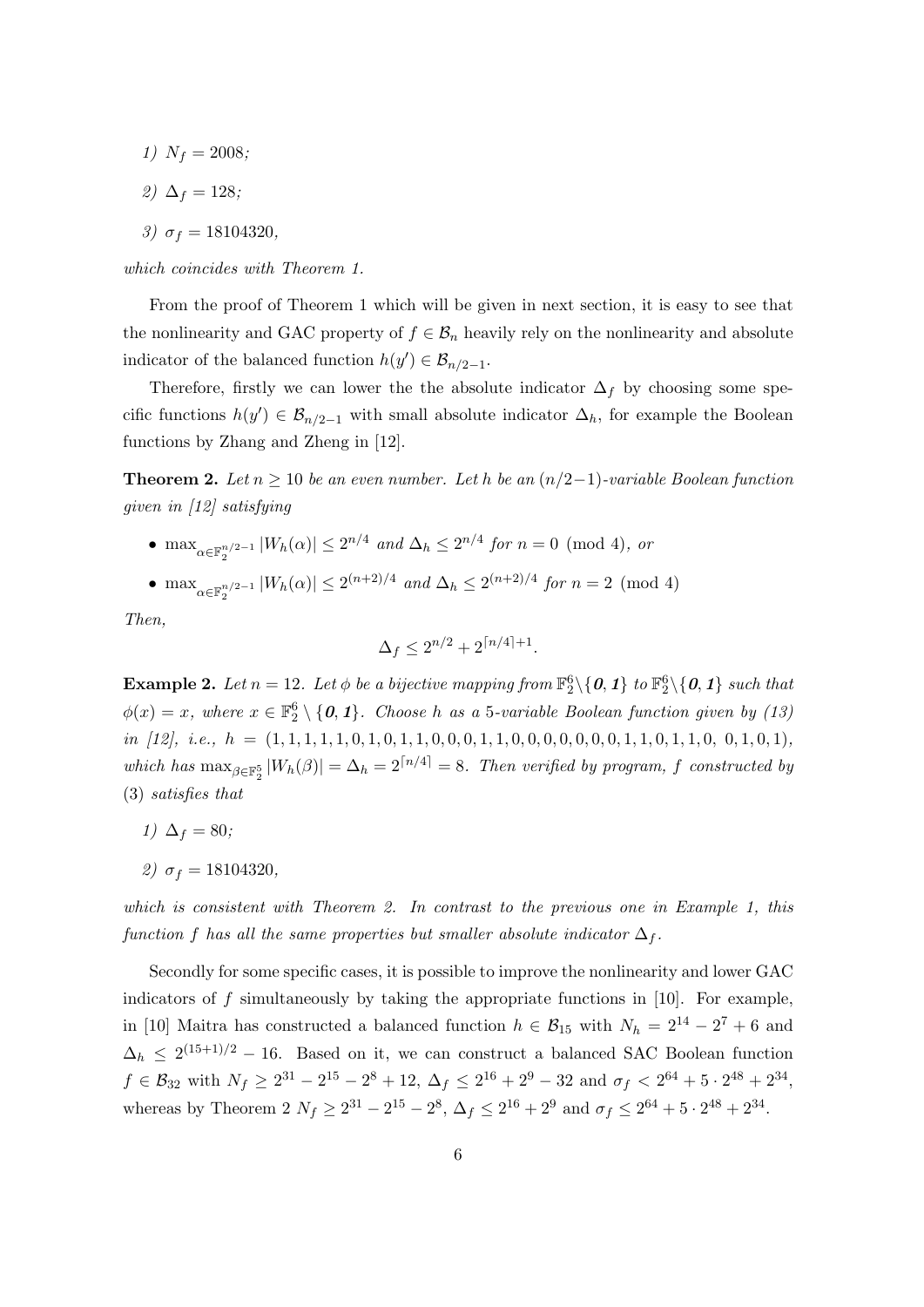# 4 The Proof of Main results

In order to prove our main results, we need the following three useful lemmas.

**Lemma 1.** Given  $\beta \in \mathbb{F}_2^{n/2}$  $\frac{n}{2}$ , then

- $\beta = 0$  or  $\beta = 1$ , then  $W_{g_0}(\beta) = 2^{n/2-1}$ .
- $\beta \neq 0$  and  $\beta \neq 1$ , then  $|W_{g_0}(\beta)| \leq 2^{\lceil \frac{n}{4} \rceil}$ .

**Proof:** Let  $\beta = (\beta_1, \dots, \beta_{n/2})$ . By definition, we have

$$
W_{g_0(y)}(\beta) = \sum_{y \in \mathbb{F}_2^{n/2}} (-1)^{g_0(y) + \beta \cdot y}
$$
  
\n
$$
= \sum_{\mathbf{1} \cdot y = 1} (-1)^{h(y') + \beta' \cdot y' + \beta_{n/2} \cdot y_{n/2}} + \sum_{\mathbf{1} \cdot y = 0} (-1)^{\beta' \cdot y' + \beta_{n/2} \cdot y_{n/2}}
$$
  
\n
$$
= \sum_{\mathbf{1}' \cdot y' = 1, y_{n/2} = 0} (-1)^{h(y') + \beta' \cdot y'} + \sum_{\mathbf{1}' \cdot y' = 0, y_{n/2} = 1} (-1)^{h(y') + \beta' \cdot y' + \beta_{n/2}}
$$
  
\n
$$
+ \sum_{\mathbf{1}' \cdot y' = 0, y_{n/2} = 0} (-1)^{\beta' \cdot y'} + \sum_{\mathbf{1}' \cdot y' = 1, y_{n/2} = 1} (-1)^{\beta' \cdot y' + \beta_{n/2}}
$$

When  $\beta_{n/2} = 0$ , it becomes

$$
W_{g_0(y)}(\beta) = \sum_{y' \in \mathbb{F}_2^{n/2-1}} (-1)^{h(y') + \beta' \cdot y'} + \sum_{y' \in \mathbb{F}_2^{n/2-1}} (-1)^{\beta' \cdot y'}
$$
  
= 
$$
\begin{cases} W_h(\beta'), & \text{if } \beta \neq \mathbf{0} \\ 2^{n/2-1} + W_h(\mathbf{0}), & \text{if } \beta = \mathbf{0}. \end{cases}
$$

When  $\beta_{n/2} = 1$ , set  $\gamma' = \beta' + 1'$ . It gives

$$
W_{g_0(y)}(\beta) = -\sum_{y' \in \mathbb{F}_2^{n/2 - 1}} (-1)^{h(y') + \gamma' \cdot y'} + \sum_{y' \in \mathbb{F}_2^{n/2 - 1}} (-1)^{\gamma' \cdot y'}
$$
  
= 
$$
\begin{cases} -W_h(\beta' + 1'), & \text{if } \beta \neq 1 \\ 2^{n/2 - 1} - W_h(\mathbf{0}), & \text{if } \beta = 1. \end{cases}
$$

Recall that h is balanced, i.e.,  $W_h(0) = 0$ , and  $\max_{\beta \in \mathbb{F}_2^{n/2-1}} |W_h(\beta)| \leq 2^{\lceil n/4 \rceil}$ , we finish the proof.

¤

**Lemma 2.** Let  $s(x')$  be an  $(n/2 - 1)$ -variable Boolean function. Then,

$$
\sum_{1 \cdot x = c} (-1)^{s(x')} = \sum_{y' \in \mathbb{F}_2^{n/2 - 1}} (-1)^{s(x')}
$$

where  $c = 0$  or  $c = 1$  is a constant.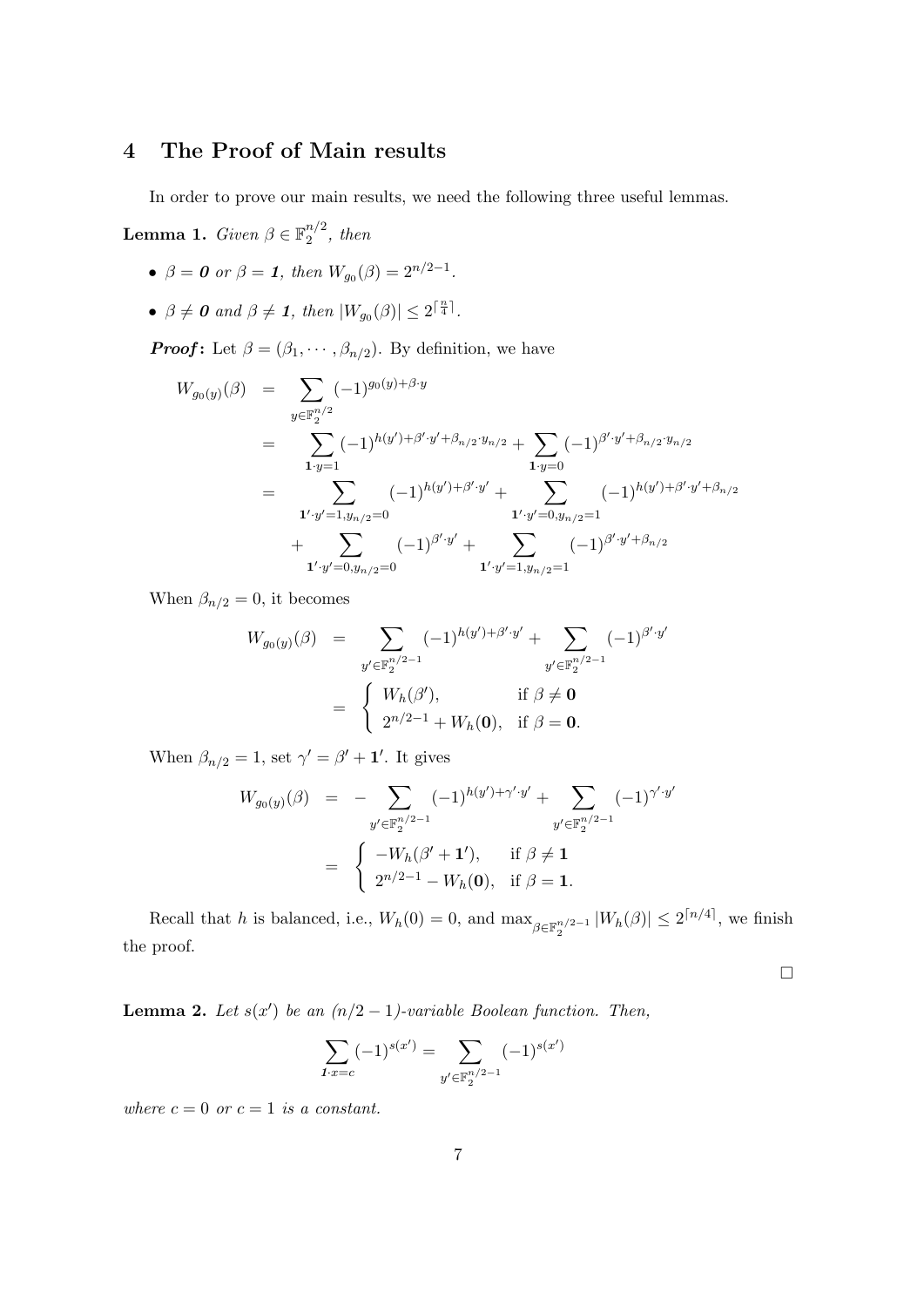**Proof:** Without loss of generality, assume that  $c = 0$ . Then, the equation can be rewritten as

$$
\sum_{\mathbf{1}\cdot x=c}(-1)^{s(x')} = \sum_{\mathbf{1}'\cdot x'=0, x_{n/2=0}}(-1)^{s(x')} + \sum_{\mathbf{1}'\cdot x'=1, x_{n/2=1}}(-1)^{s(x')},
$$

which leads to the conclusion.

Lemma 3. Define

$$
\Gamma = \sum_{\mathbf{1} \cdot \mathbf{b} = 0} \Big( \big( \sum_{\mathbf{1} \cdot \mathbf{y} = 0} (-1)^{g_0(y) + g_0(y+b)} \big)^2 + \big( \sum_{\mathbf{1} \cdot \mathbf{y} = 1} (-1)^{g_0(y) + g_0(y+b)} \big)^2 \Big),
$$

then

$$
\Gamma \le \begin{cases} 2^{3n/2-3} + 2^n, & \text{if } n = 2 \pmod{4} \\ 2^{3n/2-3} + 2^{n-1}, & \text{if } n = 0 \pmod{4}. \end{cases}
$$

**Proof:** From the construction of the function  $g_0$  over  $\mathbb{F}_2^{n/2}$  $2^{n/2}$ , we get

$$
\Gamma = \sum_{\mathbf{1}\cdot b=\mathbf{0}} \left( \left( \sum_{\mathbf{1}\cdot y=\mathbf{0}} (-1)^{(\mathbf{1}\cdot y)\cdot h(y') + (\mathbf{1}\cdot (y+b))\cdot h(y'+b')} \right)^2 + \left( \sum_{\mathbf{1}\cdot y=\mathbf{1}} (-1)^{(\mathbf{1}\cdot y)\cdot h(y') + (\mathbf{1}\cdot (y+b))\cdot h(y'+b')} \right)^2 \right)
$$
\n
$$
= 2^{3n/2-3} + \sum_{\mathbf{1}\cdot b=\mathbf{0}} \left( \sum_{\mathbf{1}\cdot y=\mathbf{1}} (-1)^{h(y') + h(y'+b')} \right)^2
$$
\n
$$
= 2^{3n/2-3} + \sum_{\mathbf{b}'\in\mathbb{F}_2^{n/2-1}} \left( \sum_{\mathbf{y}'\in\mathbb{F}_2^{n/2-1}} (-1)^{h(y') + h(y'+b')} \right)^2
$$
\n
$$
= 2^{3n/2-3} + \sum_{\mathbf{b}'\in\mathbb{F}_2^{n/2-1}} C_h^2(b')
$$

where we use Lemma 2 twice in the third identity.

According to the equations  $\sum_{\alpha \in \mathbb{F}_2^{n/2-1}} W_h^4(\alpha) = 2^{n/2-1}$ .  $\overline{ }$  $_{\beta \in \mathbb{F}_2^{n/2-1}} C_h^2(\beta)$  by (2) and  $\overline{ }$  $\alpha \in \mathbb{F}_2^{n/2-1} W_h^2(\alpha) = 2^{n-2}$  by Parseval's equality, we can easily deduce that

$$
\sum_{\beta \in \mathbb{F}_2^{n/2 - 1}} C_h^2(\beta) \le 2^{n/2 - 1} \cdot \max_{\alpha \in \mathbb{F}_2^{n/2 - 1}} W_h^2(\alpha)
$$
  

$$
\le \begin{cases} 2^n, & \text{if } n = 2 \pmod{4} \\ 2^{n-1}, & \text{if } n = 0 \pmod{4}. \end{cases}
$$

This completes the proof.

Now, we are able to to prove Theorem 1.

¤

¤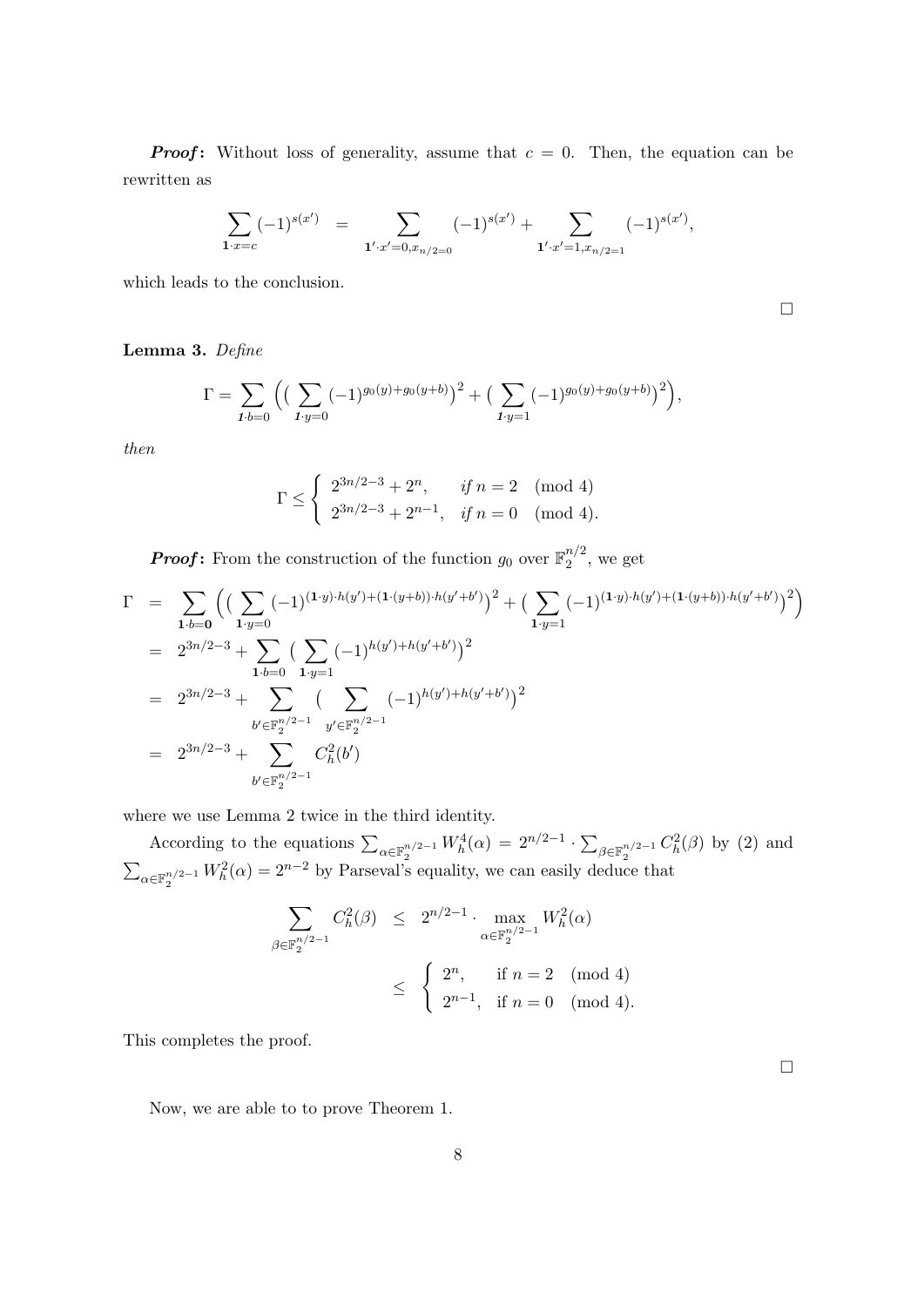**Proof of Theorem 1:** 1) and 2). For  $\alpha \in \mathbb{F}_2^{n/2}$  $n/2$  and  $\beta \in \mathbb{F}_2^{n/2}$  $\frac{n}{2}$ , we have

$$
W_f(\alpha, \beta) = \sum_{x \in S, y \in \mathbb{F}_2^{n/2}} (-1)^{\phi(x) \cdot y + \alpha \cdot x + \beta \cdot y} + \sum_{y \in \mathbb{F}_2^{n/2}} (-1)^{g_0(y) + \beta \cdot y} + \sum_{y \in \mathbb{F}_2^{n/2}} (-1)^{g_1(y) + 1 \cdot \alpha + \beta \cdot y}
$$
  
\n
$$
= \sum_{x \in S} (-1)^{\alpha \cdot x} \sum_{y \in \mathbb{F}_2^{n/2}} (-1)^{(\phi(x) + \beta) \cdot y} + \sum_{y \in \mathbb{F}_2^{n/2}} (-1)^{g_0(y) + \beta \cdot y} + \sum_{y \in \mathbb{F}_2^{n/2}} (-1)^{g_0(y) + \beta \cdot y + 1 \cdot y + 1 \cdot \alpha + 1}
$$
  
\n
$$
= \begin{cases} (-1)^{\phi^{-1}(\beta) \cdot \alpha} \cdot 2^{n/2} + W_{g_0}(\beta) - (-1)^{1 \cdot \alpha} W_{g_0}(\beta + 1), & \text{if } \beta \neq \mathbf{0} \text{ and } \beta \neq \mathbf{1} \\ W_{g_0}(\mathbf{0}) - (-1)^{1 \cdot \alpha} W_{g_0}(\mathbf{1}), & \text{if } \beta = \mathbf{0} \\ W_{g_0}(\mathbf{1}) - (-1)^{1 \cdot \alpha} W_{g_0}(\mathbf{0}), & \text{if } \beta = \mathbf{1}. \end{cases}
$$

Hence,  $W_f(0,0) = 0$  and  $|W_f(\alpha, \beta)| \leq 2^{n/2} + 2^{\lceil \frac{n}{4} \rceil + 1}$ . The assertions of 1) and 2) then follow.

3). Notice that

$$
C_f(a,b) = \sum_{x,y \in \mathbb{F}_2^{n/2}} (-1)^{f(x,y) + f(x+a,y+b)}
$$

which can be classified into four cases:

- $a = 0$  and  $b = 0$ . Obviously  $C_f(a, b) = 2^n$ .
- $a = 0$  and  $b \neq 0$ .

$$
C_f(a,b)
$$
  
= 
$$
\sum_{x \in S, y \in \mathbb{F}_2^{n/2}} (-1)^{\phi(x) \cdot b} + \sum_{y \in \mathbb{F}_2^{n/2}} (-1)^{g_0(y) + g_0(y+b)} + \sum_{y \in \mathbb{F}_2^{n/2}} (-1)^{g_1(y) + g_1(y+b)}
$$
  
= 
$$
2^{n/2} \sum_{x \in S} (-1)^{\phi(x) \cdot b} + \sum_{y \in \mathbb{F}_2^{n/2}} (-1)^{g_0(y) + g_0(y+b)} + (-1)^{1 \cdot b} \sum_{y \in \mathbb{F}_2^{n/2}} (-1)^{g_0(y) + g_0(y+b)}
$$
  
= 
$$
2^{n/2} (\sum_{z \in \mathbb{F}_2^{n/2}} (-1)^{z \cdot b} - (-1)^{0 \cdot b} - (-1)^{1 \cdot b}) + (1 + (-1)^{1 \cdot b}) C_{g_0}(b)
$$
  
= 
$$
-2^{n/2} (1 + (-1)^{1 \cdot b}) + C_{g_0}(b) (1 + (-1)^{1 \cdot b})
$$
  
= 
$$
\begin{cases} 0, & \text{if } 1 \cdot b = 1 \\ -2^{n/2+1} + 2C_{g_0}(b), & \text{if } 1 \cdot b = 0 \text{ and } b \neq \mathbf{0}, \end{cases}
$$
(4)

where the substitution  $z = \phi(x)$  is used in the third identity.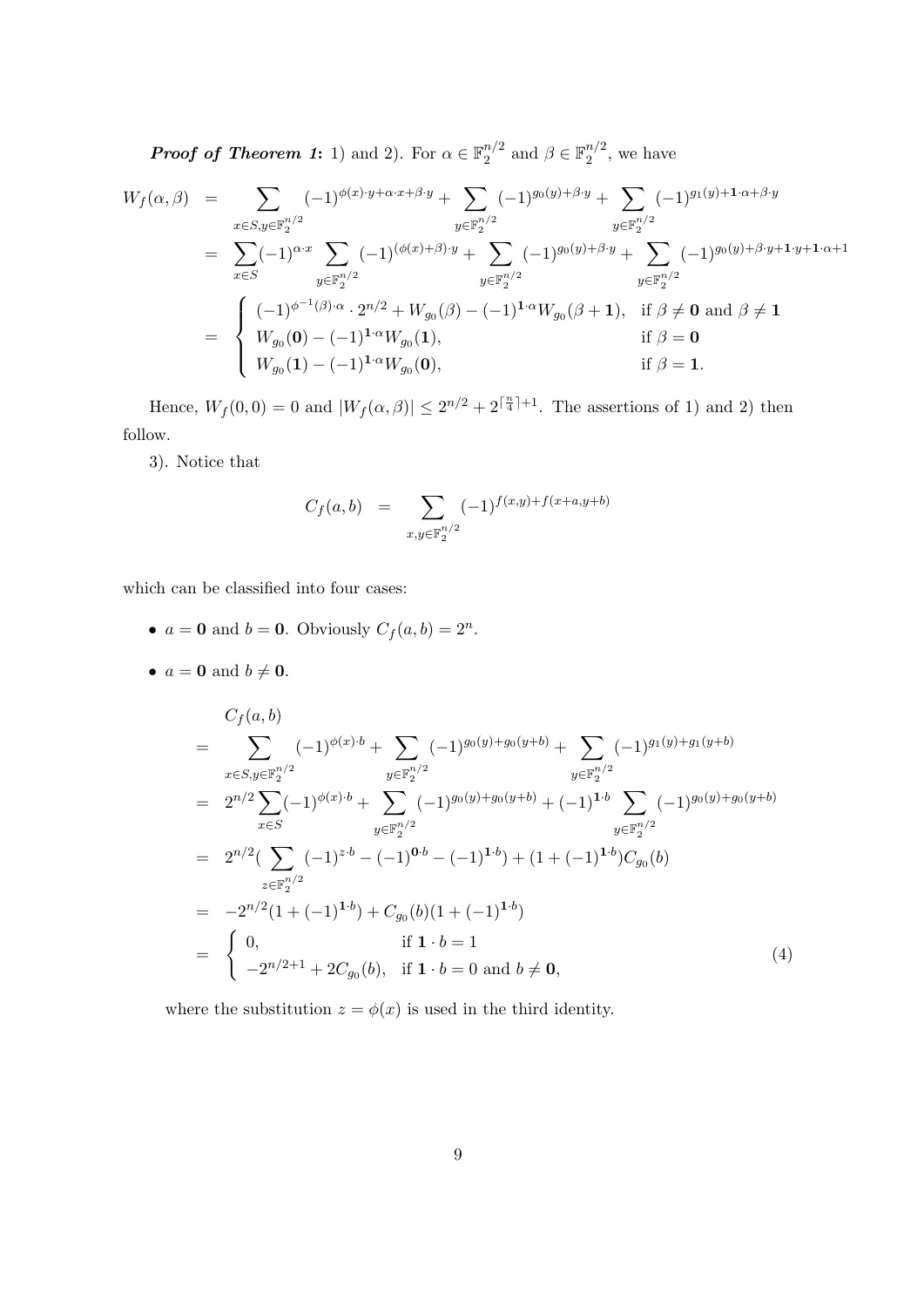$\bullet$   $a=1$ .

$$
C_f(a,b)
$$
  
= 
$$
\sum_{x \in S} (-1)^{\phi(x+1) \cdot b} \sum_{y \in \mathbb{F}_2^{n/2}} (-1)^{(\phi(x)+\phi(x+1)) \cdot y} + \sum_{y \in \mathbb{F}_2^{n/2}} (-1)^{g_0(y)+g_1(y+b)} + \sum_{y \in \mathbb{F}_2^{n/2}} (-1)^{g_1(y)+g_0(y+b)}
$$
  
= 
$$
\sum_{y \in \mathbb{F}_2^{n/2}} (-1)^{g_0(y)+g_0(y+b)+1 \cdot (y+b)+1} + \sum_{y \in \mathbb{F}_2^{n/2}} (-1)^{g_0(y)+g_0(y+b)+1 \cdot y+1}
$$
  
= 
$$
\begin{cases} 0, & \text{if } b = \mathbf{0} \\ 0, & \text{if } 1 \cdot b = 1 \\ -2 \sum_{y \in \mathbb{F}_2^{n/2}} (-1)^{g_0(y)+g_0(y+b)+1 \cdot y}, & \text{if } 1 \cdot b = 0 \text{ and } b \neq \mathbf{0}. \end{cases}
$$

•  $a \neq 0$  and  $a \neq 1$ .

$$
C_{f}(a,b)
$$
\n
$$
= \sum_{x \in S \setminus \{a,a+1\}, y \in \mathbb{F}_{2}^{n/2}} (-1)^{f(x,y)+f(x+a,y+b)}
$$
\n
$$
+ \sum_{y \in \mathbb{F}_{2}^{n/2}} (-1)^{f(a,y)+f(0,y+b)} + \sum_{y \in \mathbb{F}_{2}^{n/2}} (-1)^{f(a+1,y)+f(1,y+b)}
$$
\n
$$
+ \sum_{y \in \mathbb{F}_{2}^{n/2}} (-1)^{f(0,y)+f(a,y+b)} + \sum_{y \in \mathbb{F}_{2}^{n/2}} (-1)^{f(1,y)+f(a+1,y+b)}
$$
\n
$$
= \sum_{x \in S \setminus \{a,1+a\}} (-1)^{\phi(x+a)\cdot b} \sum_{y \in \mathbb{F}_{2}^{n/2}} (-1)^{(\phi(x)+\phi(x+a))\cdot y}
$$
\n
$$
+ \sum_{y \in \mathbb{F}_{2}^{n/2}} (-1)^{\phi(a)\cdot y+g_0(y+b)} + \sum_{y \in \mathbb{F}_{2}^{n/2}} (-1)^{\phi(a+1)\cdot y+g_1(y+b)}
$$
\n
$$
+ \sum_{y \in \mathbb{F}_{2}^{n/2}} (-1)^{g_0(y)+\phi(a)\cdot (y+b)} + \sum_{y \in \mathbb{F}_{2}^{n/2}} (-1)^{g_1(y)+\phi(a+1)\cdot (y+b)}
$$
\n
$$
= 2 \cdot (-1)^{\phi(a)\cdot b} \cdot W_{g_0}(\phi(a)) + 2 \cdot (-1)^{\phi(a+1)\cdot b} \cdot W_{g_1}(\phi(a+1))
$$
\n
$$
= 2 \cdot (-1)^{\phi(a)\cdot b} \cdot W_{g_0}(\phi(a)) - 2 \cdot (-1)^{\phi(a+1)\cdot b} \cdot W_{g_0}(\phi(a+1) + 1) \qquad (5)
$$

where we make use of the fact that

$$
W_{g_1}(\phi(a+1)) = -W_{g_0}(\phi(a+1) + 1)
$$

since  $g_1(y) = g_0(y) + \mathbf{1} \cdot y + 1$ .

If  $w_H(a, b) = 1$ , there are two subcases  $(a = 0 \text{ and } w_H(b) = 1)$  or  $(w_H(a) = 1 \text{ and } w_H(b) = 1)$  $b = 0$ ). For the former, it follows from (4) that  $C_f(a, b) = 0$ . Regarding the later, we see  $C_f(a, b) = 0$  from (5) where  $\phi(a) = \phi(a + 1) + 1$  for  $w_H(a) = 1$ . Therefore, f satisfies SAC.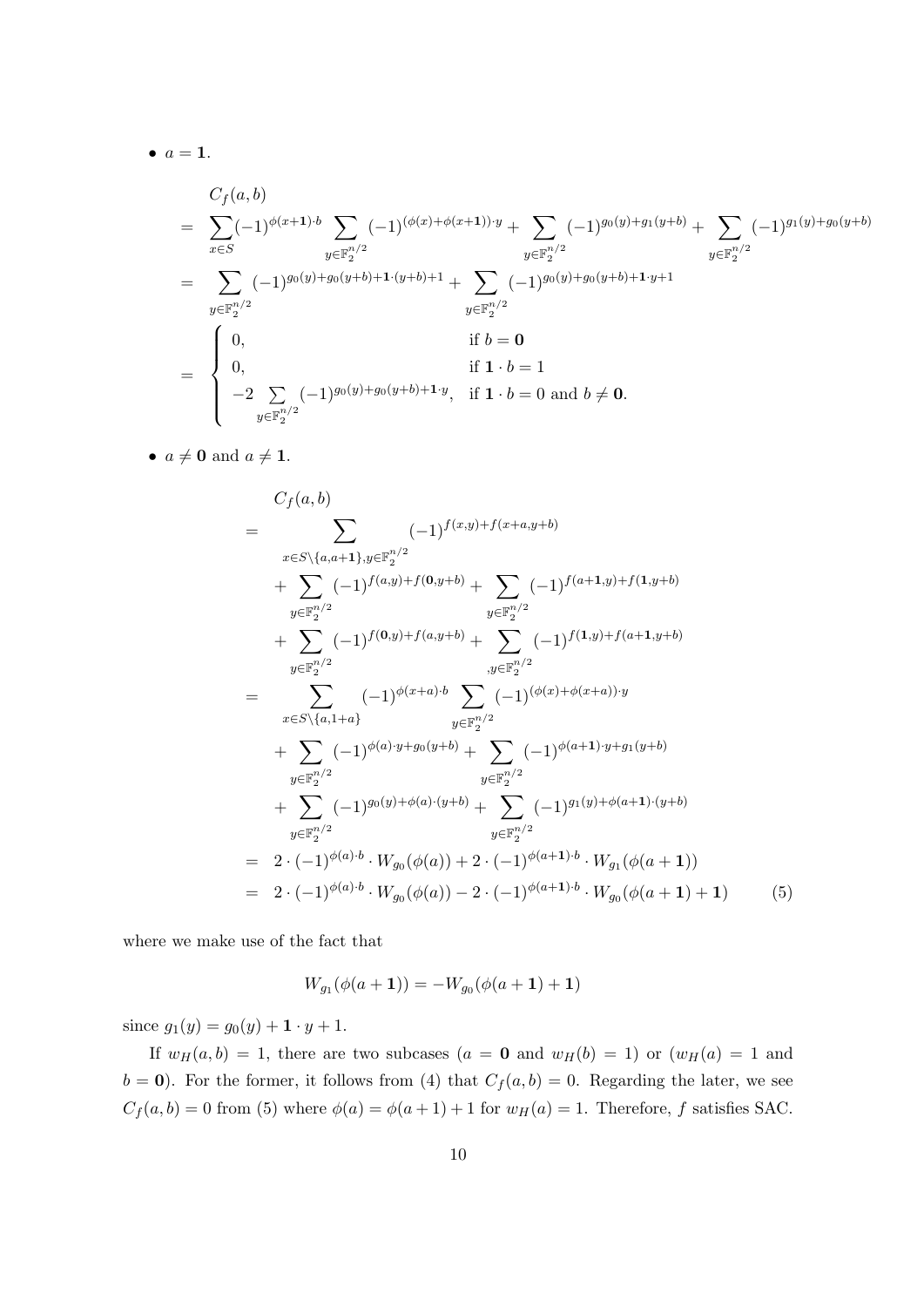4) We prove that  $\Delta_f = \max_{a \neq \mathbf{0} \text{ or } b \neq \mathbf{0}} |C_f(a, b)| \leq 2^{n/2+1}$  by further investigating the following three subcases in above cases.

•  $a = 0, 1 \cdot b = 0$ , and  $b \neq 0$ . we have

$$
C_f(a,b) = -2^{n/2+1} + 2 \sum_{y \in \mathbb{F}_2^{n/2}} (-1)^{g_0(y) + g_0(y+b)}
$$
  
\n
$$
= -2^{n/2+1} + 2 \Big( \sum_{1 \cdot y = 0} (-1)^{(1 \cdot y) \cdot h(y') + (1 \cdot (y+b)) \cdot h(y'+b')}
$$
  
\n
$$
+ \sum_{1 \cdot y = 1} (-1)^{(1 \cdot y) \cdot h(y') + (1 \cdot (y+b)) \cdot h(y'+b')}
$$
  
\n
$$
= -2^{n/2+1} + 2 \cdot 2^{n/2-1} + 2 \sum_{y' \in \mathbb{F}_2^{n/2-1}} (-1)^{h(y') + h(y'+b')}
$$
  
\n(6)

where the last identity follow from Lemma 2.

Substituting the trivial bound that  $\Delta_h \leq 2^{n/2-1}$  into (6), we get

$$
|C_f(a,b)| \leq 2^{n/2+1}.
$$

•  $a = 1, 1 \cdot b = 0$ , and  $b \neq 0$ . Similarly, we have

$$
|C_f(a,b)| \leq 2^{n/2+1}.
$$

•  $a \neq 0$  and  $a \neq 1$ . Hence by Lemma 1,

$$
|C_f(a,b)| \le 4 \max_{a \neq \mathbf{0} \text{ and } a \neq \mathbf{1}} (|W_{g_0}(\phi(a))|, |W_{g_0}(\phi(a+\mathbf{1})+\mathbf{1})|)
$$

which is  $\leq 4 \cdot 2^{\lceil n/4 \rceil} = 2^{\lceil n/4 \rceil + 2}$ .

5) Summing all the nonzero value  $C_f^2(a, b)$ , we have

$$
\sigma_f = 2^{2n} + 4 \sum_{a \in \mathbb{F}_2^{n/2} \backslash \{0, 1\}, b \in \mathbb{F}_2^{n/2}} \left( (-1)^{\phi(a) \cdot b} W_{g_0}(\phi(a)) - (-1)^{\phi(a+1) \cdot b} W_{g_0}(\phi(a+1)+1) \right)^2
$$
  
+4 
$$
\sum_{a=0, b \neq 0, 1 \cdot b = 0} (-2^{n/2} + C_{g_0}(b))^2 + 4 \sum_{a=1, b \neq 0, 1 \cdot b = 0} \left( \sum_{y \in \mathbb{F}_2^{n/2}} (-1)^{g_0(y) + g_0(y+b) + 1 \cdot y + 1} \right)^2
$$
  
= 2^{2n} + 4S + 4U (7)

where

$$
S = \sum_{a \in \mathbb{F}_2^{n/2} \setminus \{\mathbf{0}, \mathbf{1}\}, b \in \mathbb{F}_2^{n/2}} \left( (-1)^{\phi(a) \cdot b} W_{g_0}(\phi(a)) - (-1)^{\phi(a+1) \cdot b} W_{g_0}(\phi(a+1) + 1) \right)^2
$$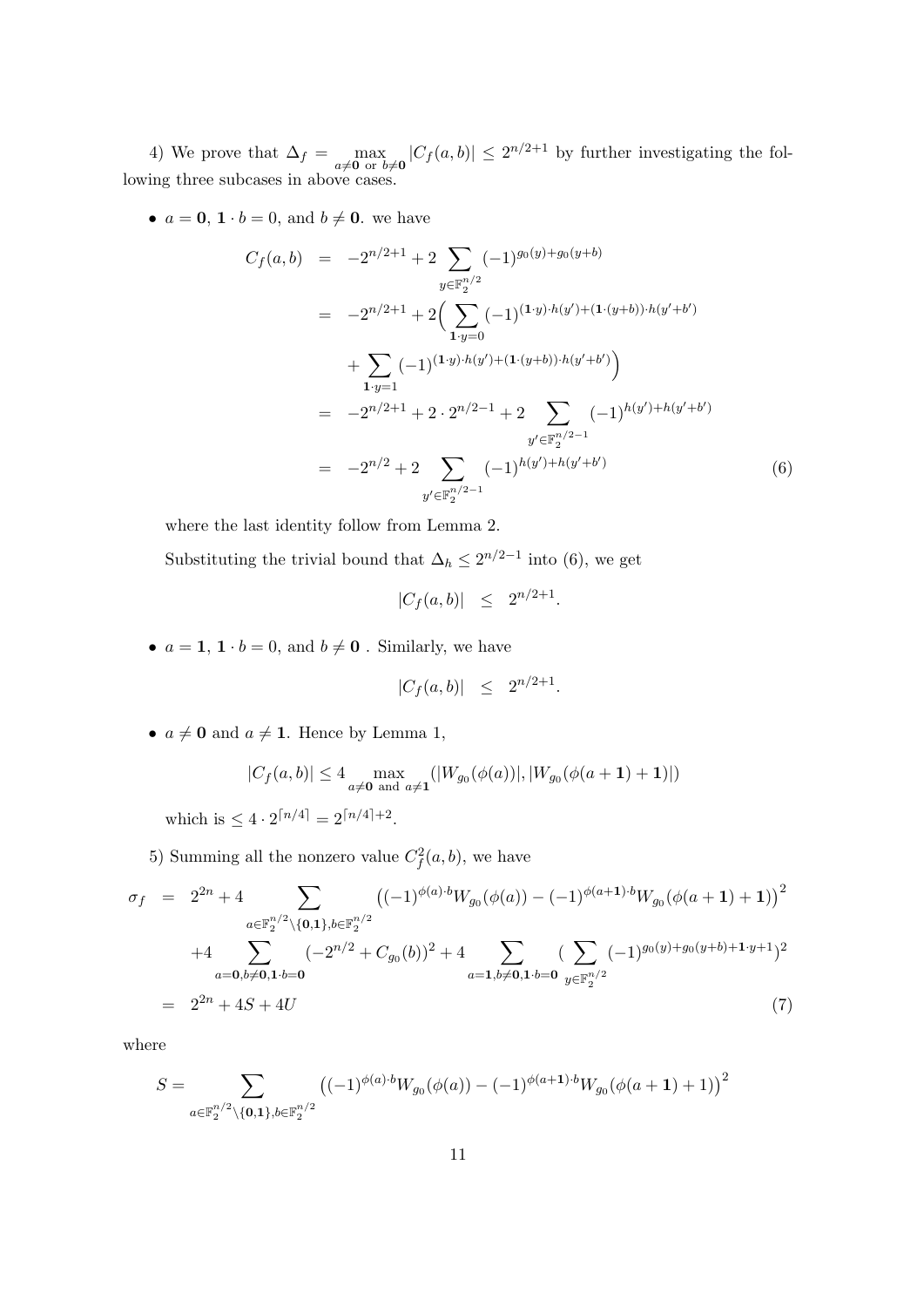and

$$
U = \sum_{\mathbf{1}\cdot b = \mathbf{0}, b \neq \mathbf{0}} (-2^{n/2} + C_{g_0}(b))^2 + \sum_{\mathbf{1}\cdot b = \mathbf{0}, b \neq \mathbf{0}} \left( \sum_{y \in \mathbb{F}_2^{n/2}} (-1)^{g_0(y) + g_0(y+b) + \mathbf{1}\cdot y + 1} \right)^2.
$$

In what follows, we calculate  $S$  and  $U$  respectively. Firstly,

$$
S = \sum_{a \in \mathbb{F}_2^{n/2} \setminus \{0,1\}} \sum_{b \in \mathbb{F}_2^{n/2}} \left( W_{g_0}^2(\phi(a)) + W_{g_0}^2(\phi(a+1)+1) \right)
$$
  
\n
$$
-2 \sum_{a \in \mathbb{F}_2^{n/2} \setminus \{0,1\}} \sum_{b \in \mathbb{F}_2^{n/2}} (-1)^{(\phi(a)+\phi(a+1)) \cdot b} W_{g_0}(\phi(a)) \cdot W_{g_0}(\phi(a+1)+1) \right)
$$
  
\n
$$
= 2^{n/2} \cdot \sum_{a \in \mathbb{F}_2^{n/2} \setminus \{0,1\}} \left( W_{g_0}^2(\phi(a)) + W_{g_0}^2(\phi(a+1)+1) \right)
$$
  
\n
$$
-2 \sum_{a \in \mathbb{F}_2^{n/2} \setminus \{0,1\}} W_{g_0}(\phi(a)) \cdot W_{g_0}(\phi(a+1)+1) \sum_{b \in \mathbb{F}_2^{n/2}} (-1)^{(\phi(a)+\phi(a+1)) \cdot b}
$$
  
\n
$$
= 2^{n/2} \cdot \left( \sum_{c \in \mathbb{F}_2^{n/2}} W_{g_0}^2(c) + \sum_{d \in \mathbb{F}_2^{n/2}} W_{g_0}^2(d) - 2W_{g_0}^2(0) - 2W_{g_0}^2(1) \right) + 0
$$
  
\n
$$
= 2^{n/2} \cdot (2^n + 2^n - 2W_{g_0}^2(0) - 2W_{g_0}^2(1))
$$
  
\n
$$
= 2^{n/2} \cdot (2^n + 2^n - 4 \cdot (2^{n/2-1})^2)
$$
  
\n
$$
= 2^{3n/2} \qquad (8)
$$

where we set two permutations  $c = \phi(a)$  and  $d = \phi(a+1) + 1$  in the third identity and use the Parseval's equality  $\sum_{c \in \mathbb{F}_2^{n/2}} W_{g_0}^2(c) = \sum_{d \in \mathbb{F}_2^{n/2}} W_{g_0}^2(d) = 2^n$  in the fourth identity. Next,

$$
U = 2n \cdot (2^{n/2-1} - 1) + \sum_{\mathbf{1} \cdot b = \mathbf{0}, b \neq \mathbf{0}} C_{g_0}^2(b) - 2^{n/2+1} \sum_{\mathbf{1} \cdot b = \mathbf{0}, b \neq \mathbf{0}} C_{g_0}(b)
$$
  
+ 
$$
\sum_{\mathbf{1} \cdot b = \mathbf{0}, b \neq \mathbf{0}} (\sum_{y \in \mathbb{F}_2^{n/2}} (-1)^{g_0(y) + g_0(y+b) + \mathbf{1} \cdot y + 1})^2
$$
  
= 
$$
2^{3n/2-1} - 2^n + U_1 - 2^{n/2+1} U_2
$$
 (9)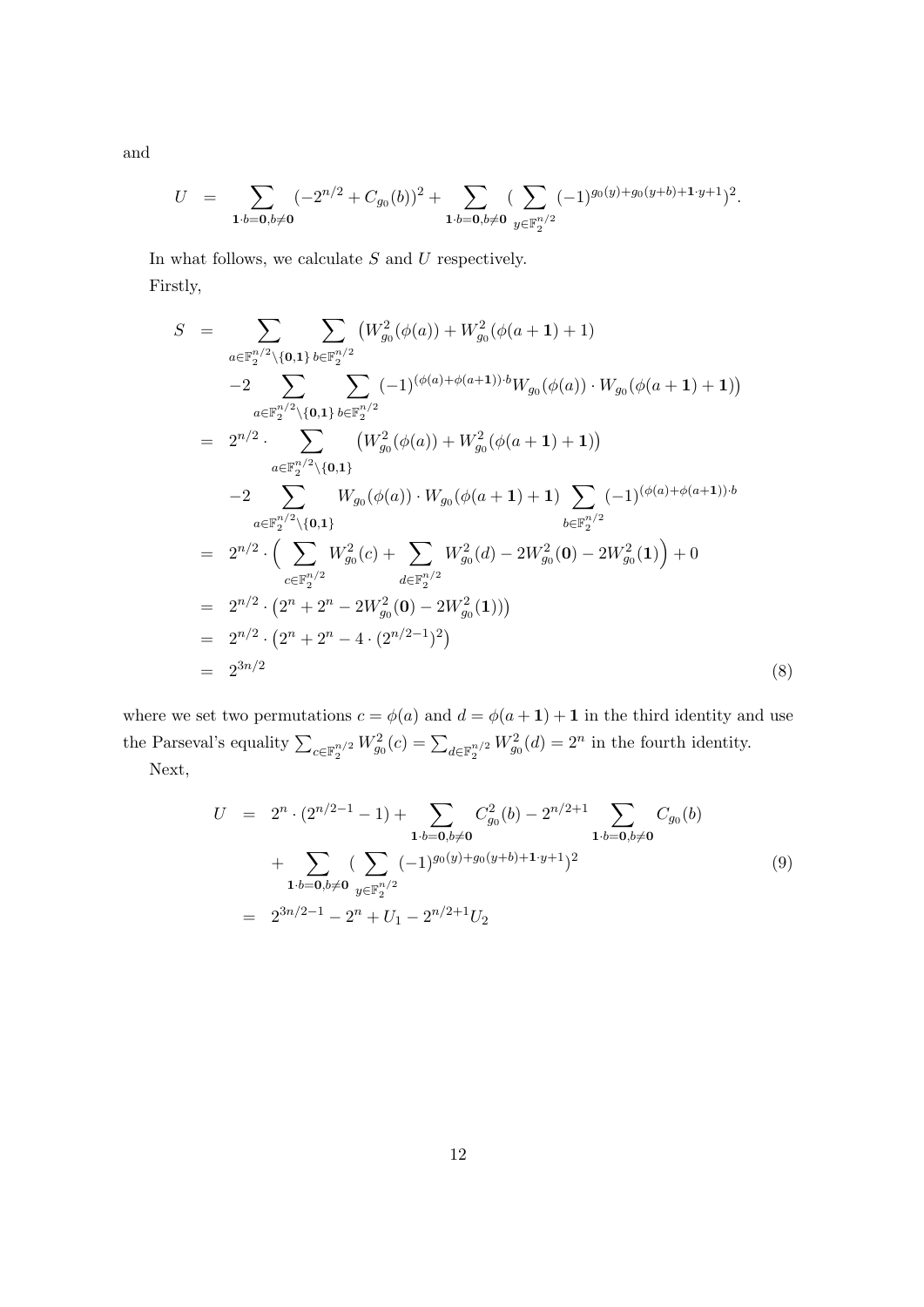where

$$
U_{1} = \sum_{\mathbf{1}\cdot b=\mathbf{0},b\neq\mathbf{0}} C_{g_{0}}^{2}(b) + \sum_{\mathbf{1}\cdot b=\mathbf{0},b\neq\mathbf{0}} (\sum_{y\in\mathbb{F}_{2}^{n/2}} (-1)^{g_{0}(y)+g_{0}(y+b)+\mathbf{1}\cdot y+1})^{2}
$$
  
\n
$$
= \sum_{\mathbf{1}\cdot b=\mathbf{0}} \left( (\sum_{y\in\mathbb{F}_{2}^{n/2}} (-1)^{g_{0}(y)+g_{0}(y+b)})^{2} + (\sum_{y\in\mathbb{F}_{2}^{n/2}} (-1)^{g_{0}(y)+g_{0}(y+b)+\mathbf{1}\cdot y+1})^{2} \right) - 2^{n}
$$
  
\n
$$
= \sum_{\mathbf{1}\cdot b=\mathbf{0}} \left( (\sum_{\mathbf{1}\cdot y=0} (-1)^{g_{0}(y)+g_{0}(y+b)} + \sum_{\mathbf{1}\cdot y=1} (-1)^{g_{0}(y)+g_{0}(y+b)})^{2} + (\sum_{\mathbf{1}\cdot y=1} (-1)^{g_{0}(y)+g_{0}(y+b)})^{2} \right) - 2^{n}
$$
  
\n
$$
= \sum_{\mathbf{1}\cdot b=\mathbf{0}} \left( 2\left( \sum_{\mathbf{1}\cdot y=0} (-1)^{g_{0}(y)+g_{0}(y+b)} \right)^{2} + 2\left( \sum_{\mathbf{1}\cdot y=1} (-1)^{g_{0}(y)+g_{0}(y+b)} \right)^{2} \right) - 2^{n} \qquad (10)
$$

which is  $\leq 2^{3n/2-2} + 2^n$  for  $n = 2 \pmod{4}$  and  $\leq 2^{3n/2-2}$  for  $n = 0 \pmod{4}$  by Lemma 3, and

$$
U_2 = \sum_{1 \cdot b = 0, b \neq 0} C_{g_0}(b) = \sum_{1 \cdot b = 0} C_{g_0}(b) - 2^{n/2}.
$$

Note that from (1) we have

$$
\sum_{\mathbf{1}\cdot b=\mathbf{0}} C_{g_0}(b) - \sum_{\mathbf{1}\cdot b=\mathbf{1}} C_{g_0}(b) = \sum_{b\in\mathbb{F}_2^{n/2}} C_{g_0}(b)(-1)^{\mathbf{1}\cdot b} = W_{g_0}^2(\mathbf{1}) = 2^{n-2}
$$

and

$$
\sum_{\mathbf{1}\cdot b=\mathbf{0}} C_{g_0}(b) + \sum_{\mathbf{1}\cdot b=\mathbf{1}} C_{g_0}(b) = \sum_{b\in \mathbb{F}_2^{n/2}} C_{g_0}(b)(-1)^{\mathbf{0}\cdot b} = W_{g_0}^2(\mathbf{0}) = 2^{n-2}.
$$

Then, we have

$$
\sum_{1 \cdot b = 0} C_{g_0}(b) = 2^{n-2}
$$

which leads to

$$
U_2 = 2^{n-2} - 2^{n/2}.\tag{11}
$$

Combining  $(9)-(11)$ , we have

$$
U = 2^{3n/2-1} - 2^{n} + U_1 - 2^{n/2+1}U_2
$$
  
\$\leq\$ 
$$
\begin{cases} 2^{3n/2-2} + 2^{n+1}, & \text{if } n = 2 \pmod{4} \\ 2^{3n/2-2} + 2^{n}, & \text{if } n = 0 \pmod{4} . \end{cases}
$$

Associated with (7) and (8), it results in the assertion 5).

 $\hfill \square$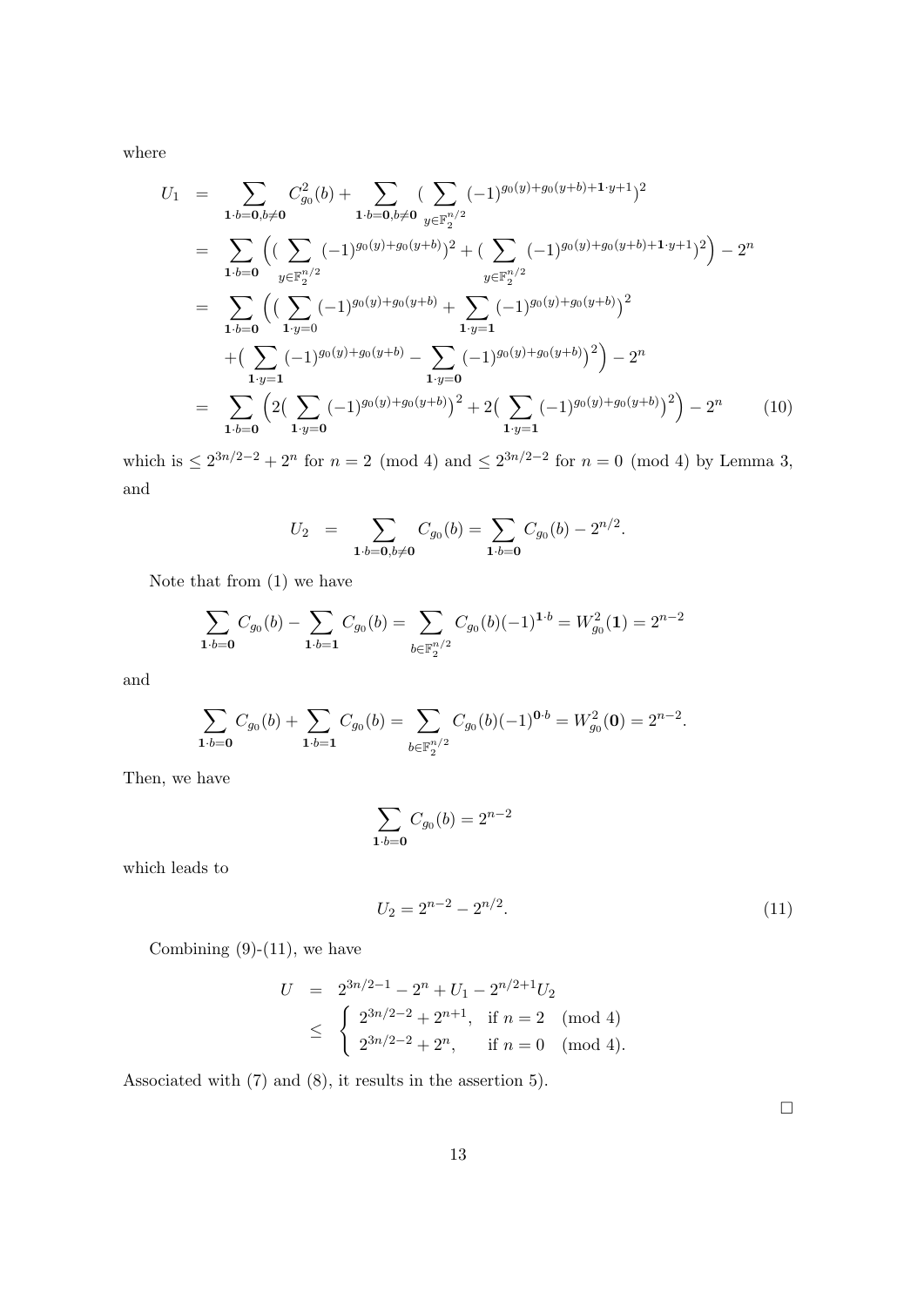## 5 Conclusion

In this paper, we describe a method for constructing balanced SAC Boolean functions on even number of variables with very good GAC property and high nonlinearity. As a consequence, we obtain a large class of balanced SAC Boolean functions which provide currently best known GAC property.

# References

- [1] A. Canteaut, C. Carlet, P. Charpin, and C. Fontaine, "Propagation characteristics and correlation immunity of highly nonlineaar Boolean functions," in Advances in Cryptology - EUROCRYPTO'00 (Lecture Notes in Computer Sceince). Berlin, Germany: Springer-Verlag, 2000, vol. 1807, pp. 507-522.
- [2] A. F. Webster and S. E. Tavares, "On the design of S-box," in Advances in Cryptology - CRYPTO'85 (Lecture Notes in Computer Sceince). Berlin, Germany: Springer-Verlag, 1986, vol. 218, pp. 523-524.
- [3] C. Carlet, "Partially-bent functions," Des., Codes Cryptogr., no. 3, pp. 135-145, 1993.
- [4] C. Ding, G. Xiao, and W. Shan, The Stability Theory of Stream Ciphers (Lecture Notes in Computer Science). Berlin, Germany: Springer-Verlag, 1991, vol. 561.
- [5] Massey, J. L. "Shift-register analysis and BCH decoding," IEEE Trans. Inf. Theory, vol. 15, pp. 122-127, 1969.
- [6] O. S. Rothaus, "On bent functions," J. Comb. Theory, Ser. A, vol. 20, pp. 300-305, 1976.
- [7] P. Stănică, S. H. Sung, "Improving the nonlinearity of certain balanced Boolean functions with good local and global avalanche characteristics," Inf. Process. Lett., vol. 79, pp. 167-172, 2001.
- [8] P. Stănică, S. H. Sung, "Boolean functions with five controllable cryptographic properties," Des., Codes Cryptogr., vol. 31, no. 2, pp. 147-157, 2004.
- [9] P. Stănică, "Nonlinearity, local and global avalanche characteristics of balanced Boolean functions," Discr. Math., vol. 248, pp. 181-193, 2002.